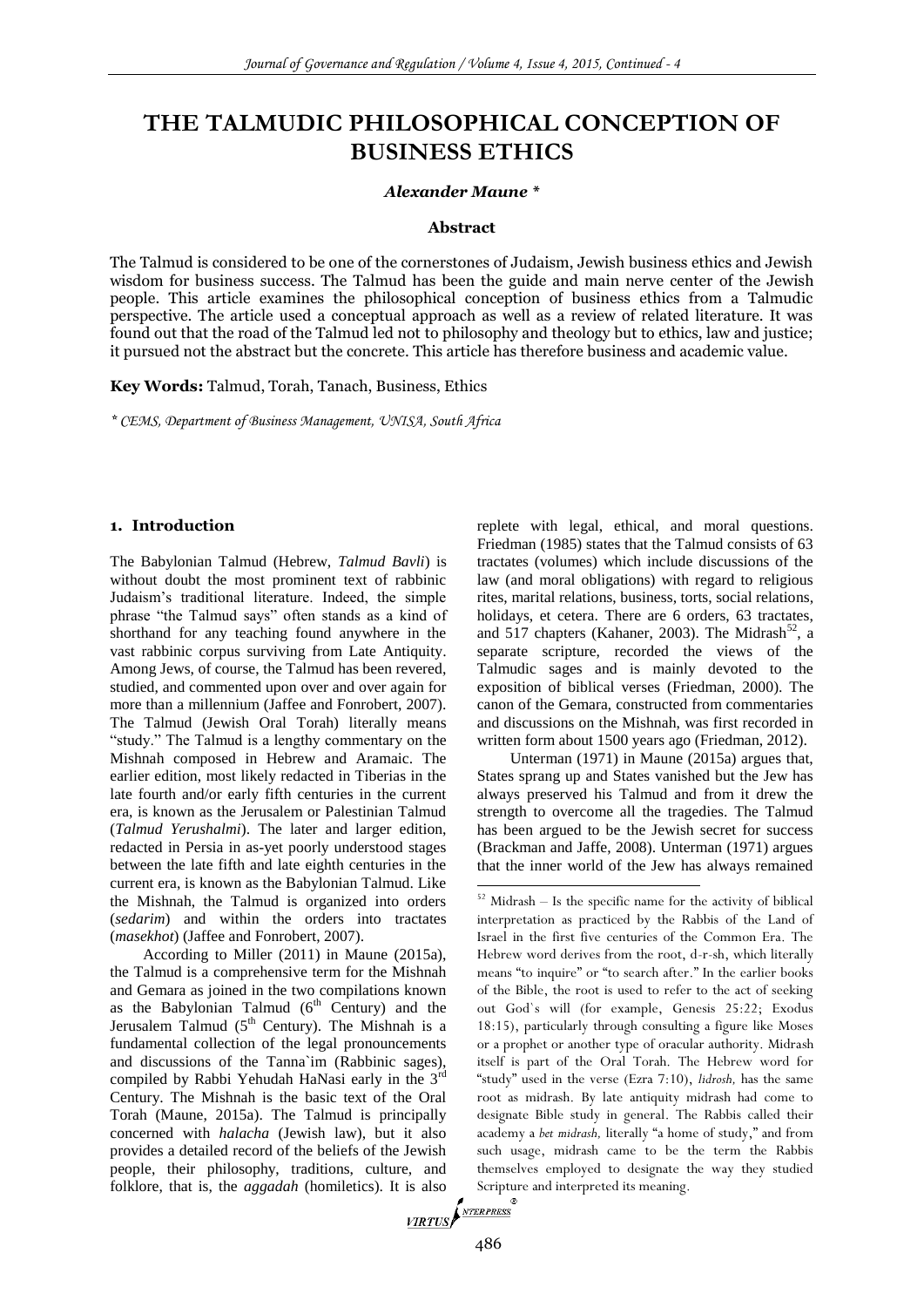whole and untouched; no outside influence, no danger and no whirlwind had sufficient power to destroy this world. The Talmud has always been a book solely for scholars, savants, and researchers and it is considered a significant part of their [Jewish] daily life (Unterman, 1971). To Unterman (1971) and Brackman and Jaffe (2008) the Talmud is the cornerstone of the Jewish culture, their creative strength as well as the backbone of their history. To the Jewish people the Talmudic literature, as well as the Tanach (Bible), is imbued with the highest of universal ideals, full of love for mankind and human brotherhood.

The Talmud has created a broad ethical world, and it is from this that the Jews have drawn their universal conception of morality and responsibility (Unterman, 1971). It is the Talmud which gave Jewish ethics their breadth and depth of conception. The Jews derived their views upon morality and individual responsibility, ideas concerning their relations to man and society, Jew and non-Jew, from the Talmud. The main foundations have always been universal. Love and justice for all of humanity. This is best expressed in the maxim: love thy neighbor as thyself.

This article focuses on the Talmudic conception of business ethics through a review of related literature in journal articles and books. It is the author`s hope that, in some way, this will help resolve societal and business ethics related challenges. Friedman (1985) argues that although the Talmud is an ancient document, many of the problems addressed in it have their modern counterparts. This is especially true of those related to ethical behavior in business. The reason being that from region to region, and from century to century, while things may have changed, the people are still the same. The business world has been faced with immoral activities and behavior that requires ethics, not of the  $21<sup>st</sup>$  century, but ethics as perceived by the Talmud. After the big corporate scandals such as Enron, Worldcom, Parmalat, [Andersen, Adelphia, Barings Bank, Exxon Valdez, Chernobyl] and various other failures in [both local and] global corporations, corporate governance has become the focal point and has increased to the role of business ethics (Rossouw, 2005; Crowther and Seifi, 2011 cited in Maune, 2015b). CEOs have robbed their companies of millions while leaving their workers penniless and unemployed. As Kidder (2001) states that the world will not survive the  $21<sup>st</sup>$  century with the ethics of the  $20<sup>th</sup>$  century. Something significant has to be done. This is true if one considers the scale at which technology is developing and if imagining the scale of future technologies. The main worry is whether our ethics have grown so strong and sophisticated to match the growth in technology. This article seeks to find solutions and answers to all these challenges from the Talmud.

# **2. The concept of business ethics**

# *2.1 Definition of business ethics*

Although defining business ethics has been somewhat problematic, several definitions have been proposed. De George (2006) defines the field broadly as the interaction of ethics and business, and although its aim is theoretical, the product has practical application. Velasquez (2006) defines the business ethics field as a specialized study of moral right and wrong.

In his Terminology of Logic, Maimonides divides philosophy into two divisions: theoretical and practical philosophy. The latter he also terms "human philosophy," or "political science." Under theoretical philosophy he groups mathematics, physics, and metaphysics. Under practical philosophy are found ethics, household economy, the science of government, and politics in its broadest sense (Gorfienkle, 1912).

According to Gorfienkle (1912), ethics, or the science of self-guidance, consists, on the one hand, in acquiring for one's self noble soul-qualities or characteristics, and, on the other hand, of avoiding evil qualities. These qualities, whether good or bad, are called states or conditions, and when acquired each is known as a property. Noble qualities are called virtues, while evil qualities are termed vices. The virtues cause good deeds, the vices, bad ones. Ethics to Gorfienkle (1912) is the science of virtues or of good deeds.

Unterman (1971) further defines ethics as the science of moral and right behavior, the art of so regulating human conduct as to ensure happiness to all mankind, the system of thought which attempts to change the factors determining manners and to introduce harmony and clarity in them. To him, ethics is essentially the teaching of human justice, the teaching of precepts that bind the individual to obligations that are not enforceable by law. Ethical obligations are not under the jurisdiction of the court, and no one can be punished for violating them. The individual himself is responsible for adhering to them, and they are entrusted to him alone. This points to Kidder`s (2001) definition of ethics.

According to Kidder (2001), Lord Moulton, a British jurist in the  $19<sup>th</sup>$  century, described ethics simply as "obedience to the *unenforceable*." Obedience to the *enforceable* is merely law–an important part, but only a small part, of the reason we behave as we do. He further states that, obedience to the *enforceable* is what prevents us from driving 65 miles an hour in a school zone: You get caught. Obedience to the *unenforceable*, however, is what keeps you from going into a supermarket and, just as an elderly woman is about to put her hand on the last shopping cart, elbowing her away, seizing the cart, and running off down the aisle with it. There is no law that says, "Thou shall not steal shopping carts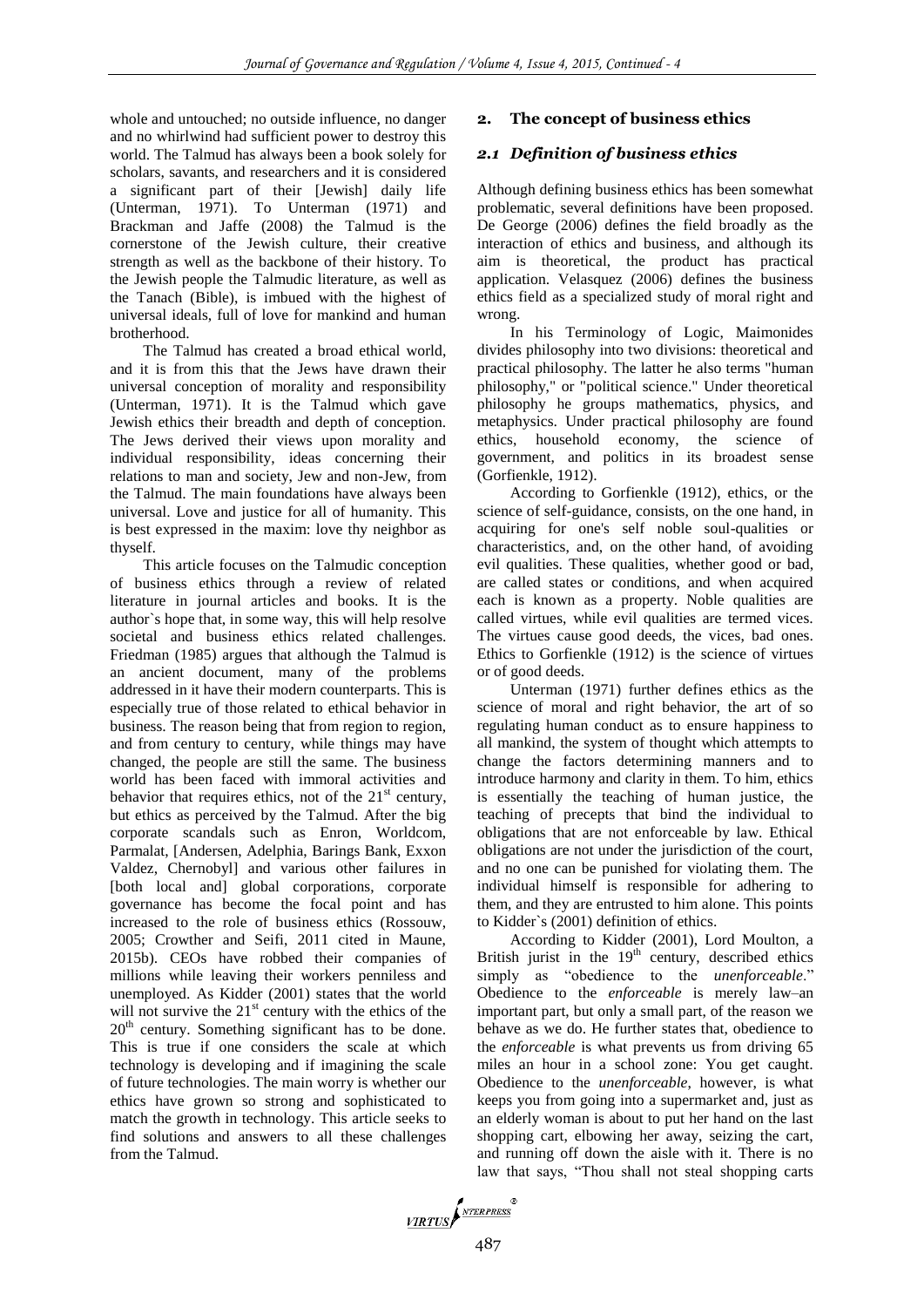from elderly women." People do not do those things– because of the very real but ultimately *unenforceable* canons of society. This concept of ethics as obedience to the unenforceable helps to explain some of the things people see going on around in the regulatory and legislative climate today. We are clearly regulated one way or another–that is the nature of the human experience. Our choice is only whether to be self-regulated or to be regulated by externalities (Kidder, 2001). As the ethics of self-regulation dropped away, in other words, the law rushed in to fill the void. And that will ever be the case. If one asks him/herself why we are such a litigious society, regulated by vast bodies of law at every turn, is it not largely because our ethics has dropped away and the law has swept in to replace it? What used to be obedience to the *unenforceable* has become obedience to the *enforceable.* What used to be regulation by our own good habits has become regulation by the will of the legislators (Kidder, 2001).

Kidder (2001) further provides another definition that grows out of concern over dictionary definitions of the word ethics*.* This talks about ethics in relation to the difference between right and wrong. Frankly, for most people, most of the time, ethics is the battle of right versus right*.* Few people, facing an ethical dilemma, say to themselves, "Here, on one hand, is the great, the good, the wonderful, and the pure and, on the other hand, the awful, the evil, the miserable, and the terrible–and here I stand equally torn between them." People do not do that. Once one defines one side as evil, it is pretty much dismissed.

The whole subject of business ethics revolves around Hillel the Elder`s most famous Talmudic saying: "What is hateful to you, do not do to your fellow human, 'that is the whole Torah, and the rest is just commentary.">53

## **3. The Talmud`s conception of business ethics**

The soul of the Jewish religion is its ethics. Its God is the Fountainhead and Ideal of morality. Jewish business ethics, then derives its sanction from God, the Author and Master of life, and sees its purpose in the hallowing of all life, individual and social. At the beginning of the summary of the ethics laws in the Mosaic Code stands the verse: "Speak to the entire assembly of the Children of Israel and say to them: You shall be holy, for holy am I, Hashem, your God<sup>"54</sup> (Leviticus 19:2). According Friedman (2012), numerous books and papers examine Talmudic

l

business ethics (for example, Friedman, 1980; Friedman, 1984; Friedman, 1985; Levine, 1987; Tamari, 1987; Tamari, 1991; Tamari, 1995; Friedman, 2000; Gellis, Giladi, and Friedman, 2002; Kahaner, 2003; Levine, 2005; Friedman and Klein, 2010; Friedman and Adler, 2011). Friedman (2012) further states that, the Talmud has *extensively discussed issues* of business ethics. To him, this is not surprising given that more than a 100 of the 613 precepts in the Torah itself deal with the subject.

The Talmud (Yoma, 85b) states that, transgressions committed against one's fellowman are, in a sense, more severe than those committed against God. If a person sins against God and subsequently repents, God forgives him. But if the sin is against one's fellowman, then even if the sinner repents, he cannot be forgiven until he has appeased the offended party. We see, then, that transgressions against one's fellowman are more severe than those committed against God, and this is underlined by the manner in which each type of sin is atoned for. If a sinner repents, then Yom Kippur atones for all his sins against God, but until his fellowman forgives him, Yom Kippur cannot atone for interpersonal injuries, no matter how fervently one confesses and regrets them. This then supports Hillel the Elder`s above mentioned famous saying in Shabbos (31a) that: "What is hateful to you, do not do to your fellow human, 'that is the whole Torah, and the rest is just commentary.'" The Jewish faith and ethics is centered on this.

There are various schools of philosophy that believe, however, that ethical concepts are not completely arbitrary and although they may often change they remain essentially the same. These include the naturalist, the intuitive and the hedonistic schools of thought that hold that beliefs are inborn in human nature and that it is by intuition that man knows what is right and what is wrong. However, the ethical beliefs of Judaism are totally different. They are immutable and are independent of human will or intuition. The laws of right and wrong are universal, because they are determined by the will of God. Jewish ethics are spiritual ethics – based on the idea that there is a constant awareness of God that infuses all thought and actions. Unterman (1971) argues that even from the purely human viewpoint, in the light of everyday experience, the Tanach and the Talmud are the greatest and most glorious works of ethics; this to him is true as regards their prismatic clarity, as well as their historical significance, their many humanitarian laws, and their great influence. To prove his point, he states that when the foundations were being laid for the future world, the city of Rome on the hills of the Tiber, the prophets of Israel had already been prophesying about the fate and future of nations. At the present time, when people are in possession of the ancient literatures of the Egyptians, the Assyrians, and the Babylonians, people are able to judge that the truth of the Tanach and the Talmud has



<sup>53</sup> Shabbos, 31a

<sup>54</sup> This Sidrah begins by instructing the nation to become holy by emulating God as much as possible; this will elevate their lives in this world. "You shall be holy" is a general admonition that one`s approach to all aspects of life be governed by moderation.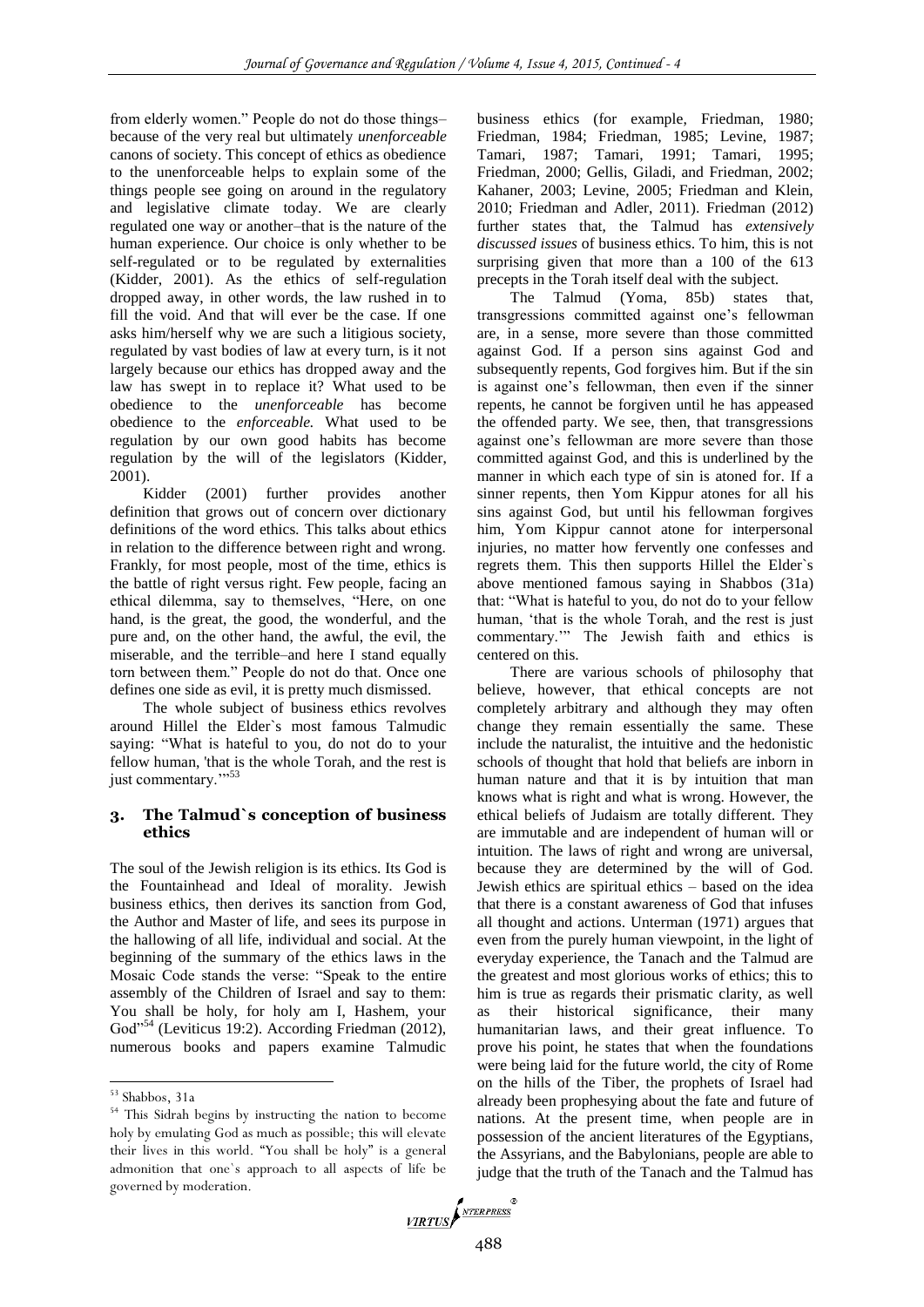no equal; and that the most magnificent and splendid works of other peoples were created under the influence of Jewish ethics.

The Talmud apprehended three fundamental truths: the belief in one God, the belief in a moral and ethical life, and the hope for the salvation and liberation of all mankind. Faith in God demands of the Jew a disciplined moral life, regulated by the precepts concerning the relations between man and God and man and man. Only the transgressions against God can be forgiven, but not the transgressions against man. The duty subsisting between man and man is absolute and must be observed absolutely, because this duty flows from the very faith in Divinity (Unterman, 1971). Faith and morality, belief and good deeds are all closely bound together. According to the Talmud, morality without faith is impossibility. This is clearly expressed in Psalms (10:4) (Scherman, N. (2013). The Stone Edition Tanach, 3rd Ed., Mesorah Publications, Brooklyn, N.Y.): "The wicked man, in the pride of his countenance, [says]: "He will not avenge!" All his schemes are: "There is no Divine Judge." Wicked people assume that God will not punish misdeeds.

The concepts of democracy, freedom, equality, and fraternity are found first in the Torah. If there is such a thing as ethics, they are rooted in Jewish life, in its very innermost being and essence. Jewish ethics, in their immense scope and vast conception, were the first to burgeon upon our earth; they were the very first foundation of civilized life (Unterman, 1971). The Jews were the first and only people to develop clearly and comprehensively the idealistic

view of man and mankind. The Jews were the first to regard labor as sacred, to put aside a day of rest, to proclaim complete freedom and equality, and to pray for peace among nations.

According to the Talmud, the belief in God and in His so-called attributes is the foundation and edifice containing the entire Jewish spiritual lore. The apprehension of the Divinity does not grow out of human ethical concepts, but because human sentiments are an integral part of the Divinity and are fundamentally rooted, in and linked with human consciousness. The Jewish concept is that ethics are the divine spirituality, the mark of God with which man was created. In distinction to the Jewish concept, is the Greek concept that sees ethics as a result of purely human rationalism (Unterman, 1971). Both the term ethics (from the Greek *ethos*) and morality (from the Latin *mores)* are derived from custom or habit. The word "ethics" comes from the Greek word *ethos,*  meaning "character" or "custom", and the derivative phrase *ta ethika,* which the philosophers Plato and Aristotle used to describe their own studies of Greek values and ideals (Zimmerli, Holzinger, and Richter, 2007). An ethos is that core of attitudes, beliefs, and feelings that gives coherence and vitality to a people (in ancient Greek, an *ethnos,* a word significantly similar to "ethos") (Zimmerli et al., 2007).

In distinction to this, the Tanach points to God`s will as perceived in the human conscience as the source of all morality. Below is a table that provides the distinction between the Jewish and Greek concepts of ethics.

| <b>Judaism</b>                                                                                                                                                                                                                                                                                                              | <b>Hellenism</b>                                                                                                                                                                                                                                                                                                                                                                                                                                                                       |
|-----------------------------------------------------------------------------------------------------------------------------------------------------------------------------------------------------------------------------------------------------------------------------------------------------------------------------|----------------------------------------------------------------------------------------------------------------------------------------------------------------------------------------------------------------------------------------------------------------------------------------------------------------------------------------------------------------------------------------------------------------------------------------------------------------------------------------|
| Demands spirituality                                                                                                                                                                                                                                                                                                        | Demands pure reason                                                                                                                                                                                                                                                                                                                                                                                                                                                                    |
| Believes in a world of deeds                                                                                                                                                                                                                                                                                                | Believes in a word of thought                                                                                                                                                                                                                                                                                                                                                                                                                                                          |
| Is soul and sentiment                                                                                                                                                                                                                                                                                                       | Is mind and reason                                                                                                                                                                                                                                                                                                                                                                                                                                                                     |
| Emphasizes cleanliness                                                                                                                                                                                                                                                                                                      | Emphasizes beauty                                                                                                                                                                                                                                                                                                                                                                                                                                                                      |
| Teaches morality                                                                                                                                                                                                                                                                                                            | Teaches art                                                                                                                                                                                                                                                                                                                                                                                                                                                                            |
| Is holiness                                                                                                                                                                                                                                                                                                                 | Is lust                                                                                                                                                                                                                                                                                                                                                                                                                                                                                |
| Is ethics                                                                                                                                                                                                                                                                                                                   | Is esthetics/aesthetics                                                                                                                                                                                                                                                                                                                                                                                                                                                                |
| Not man but God is the central point of existence. It is<br>not man's will which prevails, but the will of God. Not<br>man's justified or unjustified passions and caprices must<br>be fulfilled, but the external ethical laws of God, the<br>laws of morality and justice, of truth and equity, peace<br>and brotherhood. | Its belief is that morality and ethics are completely<br>divorced from faith and are not a consequence of a<br>belief in God placed the main emphasis upon man<br>prepared the soil for an uncontrolled<br>and<br>individualism. In the idealistic system of philosophy<br>man became the creator of the world, the foundation<br>and the source of being. The Universe exists only<br>through man and with man. The Universe is an<br>image of man and only as an idea of man does it |
|                                                                                                                                                                                                                                                                                                                             | have a place in Universal creation.                                                                                                                                                                                                                                                                                                                                                                                                                                                    |

**Table 1.** Jewish and Greek concepts of ethics

The Talmud apparently believes that without religious influence morality and ethics are divested of their fundamental basis. The Talmud also believes that no logical theory is capable of inducing an individual or group to do that which may be against

their own immediate interests. The Talmud and the prophets consider it far too dangerous for man to observe ethical precepts merely because they are for the good of the community. It is far easier for man to enjoy that which is immediately available than to

$$
\underbrace{\hspace{0.5cm}\textcolor{blue}{\mathit{VIRTUS}}\hspace{0.5cm}}^{\textcolor{blue}{\mathit{NTERPRESS}}}^{\textcolor{blue}{\mathit{NTERPRESS}}^{\mathit{R}}}
$$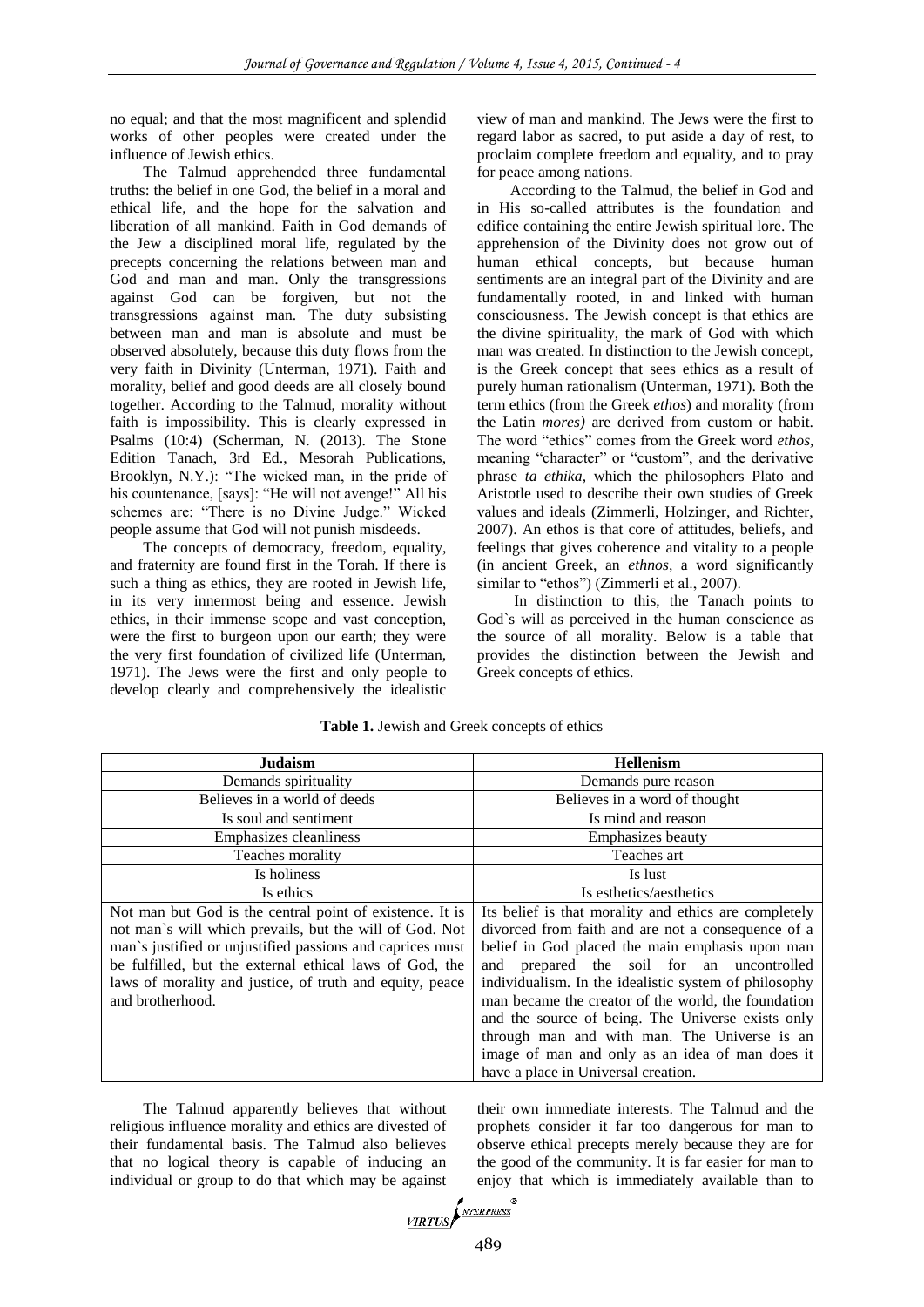think of the welfare and security of the group. Jewish religion is far more practical and realistic. Jews have always based their ethics not upon reason and logic, but upon Divine authority and Divine perfection.

According to the Talmud, the desire to acquire ethical standards of conduct comes not from man, but from the portion of the Divinity that if found within man. The desire comes from its primeval source, which are the Power of Creation and the Power of Domination. Without God, ethics are without essence and foundation, without influence and reality, without system and permanence. Rabban Shimon ben Gamaliel<sup>55</sup> says: On three things the world is sustained: on law, on truth, and on peace, as it is said: "These are the things that you should do: Speak the truth with one another; and in your gates judge with truth, justice and peace" (Zechariah  $8:16$ <sup>56</sup>. Mishnah  $18^{57}$  seems to contradict the dictum of Shimon the Righteous in mishnah  $2^{58}$ , who says that the world exists because of Torah, service, and kindness. There is no contradiction. According to Lieber (2008), mishnah 2 speaks of virtues because of which God created the universe. He wanted a world where there would be people who are dedicated to Torah study, Divine service, and unselfish kindness to others. Indeed, even in the worst of times there have been such people even though they may have been few and unappreciated. As the Rambam<sup>59</sup> comments in Lieber (2008), all Creation is worthwhile even if there is only one righteous person in the world. This is the teaching of Shimon HaTzaddik in mishnah 2, and it sets up a standard for people whose goal it is to live up to the Divine goal of Creation. Mishnah 18, on the other hand, speaks to the very practical question of how society can be maintained on an even keel, without descending into an animalistic jungle. To this Rabban Shimon ben Gamliel responds that the "social contract" cannot exist without justice, truth, and peace (Lieber, 2008).

The Jewish civilization for the past 3,000 years has turned for ethical guidance to the Torah itself and all other sacred literature that flowed from studying it and wrestling with everyday ethical challenges from the beginning of time right up until today. The fundamental religious principle that underlies all of Jewish ethics is the idea that transformed the world itself the minute the Torah entered human consciousness. Then the Torah came into the world and introduced the idea that there is a God who has

 $\overline{\phantom{a}}$ 

ethical expectations of every human being. It was an idea whose time had come and continues to resonate to this very day – that what you do matters, and what you say matters because who you are really matters.

#### **4. Business ethics philosophy from a Talmudic perspective**

Numerous books and articles have been written examining the Talmudic business ethics philosophy and how applicable it is to the contemporary business environment that is rampant with corruption, bribery, fraud, misappropriation, misrepresentation and all other forms of unethical behavioral activities. The following are some of the authors who have devoted their time and energy to bring this unique kind of information to the world (Friedman, 1980; 1984; 1985; Levine, 1987; Tamari, 1987; 1991; 1995; Friedman, 2000; Gellis, Giladi, and Friedman, 2002; Golinkin, 2003; Kahaner, 2003; Levine, 2005; Friedman and Klein, 2010; Friedman and Adler, 2011; Friedman, 2012; Schwartz, 2012).The following are some of the basic Talmudic philosophies of business ethics as discussed by the Sages. These will go a long way as referral points for both business and the society at large.

#### *4.1 Care for the environment*

The idea that everything-including the environmentbelongs to God and that one of mankind`s job is to act as its caretaker plays a large role in how the Talmudic rabbis viewed the world`s resources. Ecclesiastes Rabbah (7:13) says, "God said to Adam: 'everything you see I created for your sake. See to it that you do not spoil and destroy the world for if you do, there will be no one to repair it after you.'" The Talmud (Taanit, 23a) tells a story that one day as Rabbi Honi ha-Ma`agel was travelling on the road, he encountered a man planting a carob tree. He asked the man, "How long does it take for the tree to bear fruit?" The man replied, "It takes seventy years for the tree to bear fruit." He asked him, "Are you certain you will live another seventy years?" The man replied, "When I came upon this land, I found a grown carob tree that my ancestors had planted for me. I am doing the same by planting this tree for my descendants" (Judovits, 2009). One of the hallmarks of Talmudic environmental beliefs is that what someone does in one place can affect someone else no matter how much distance is between them (Kahaner, 2003). Traces of radioactivity from the Chernobyl nuclear plant accident were found in the milk of cows grazing in Scandinavia (Kahaner, 2003). The Torah (Deuteronomy 20:19) states that: "When you besiege a city you shall not destroy its fruit trees. Man`s life depends on the trees of the field. The Talmud (Shabbos, 67b) states that, "It is forbidden to cause the oil in a lamp to burn too quickly, thus



 $55$  Avos  $1.18$ 

<sup>56</sup> Scherman, N. (2013). *The stone edition Tanach*, 3rd Ed., Mesorah Publications, Brooklyn, NY.

<sup>57</sup> Avos 1:18

<sup>58</sup> Avos 1:2

<sup>59</sup> Rabbi Moses Ben Maimon (Maimonides/Rambam) (1135-1204) born in Spain before moving to Egypt. He was a physician and wrote medical works as well. His greatest works are the Mishneh Torah and The Guide of the Perplexed.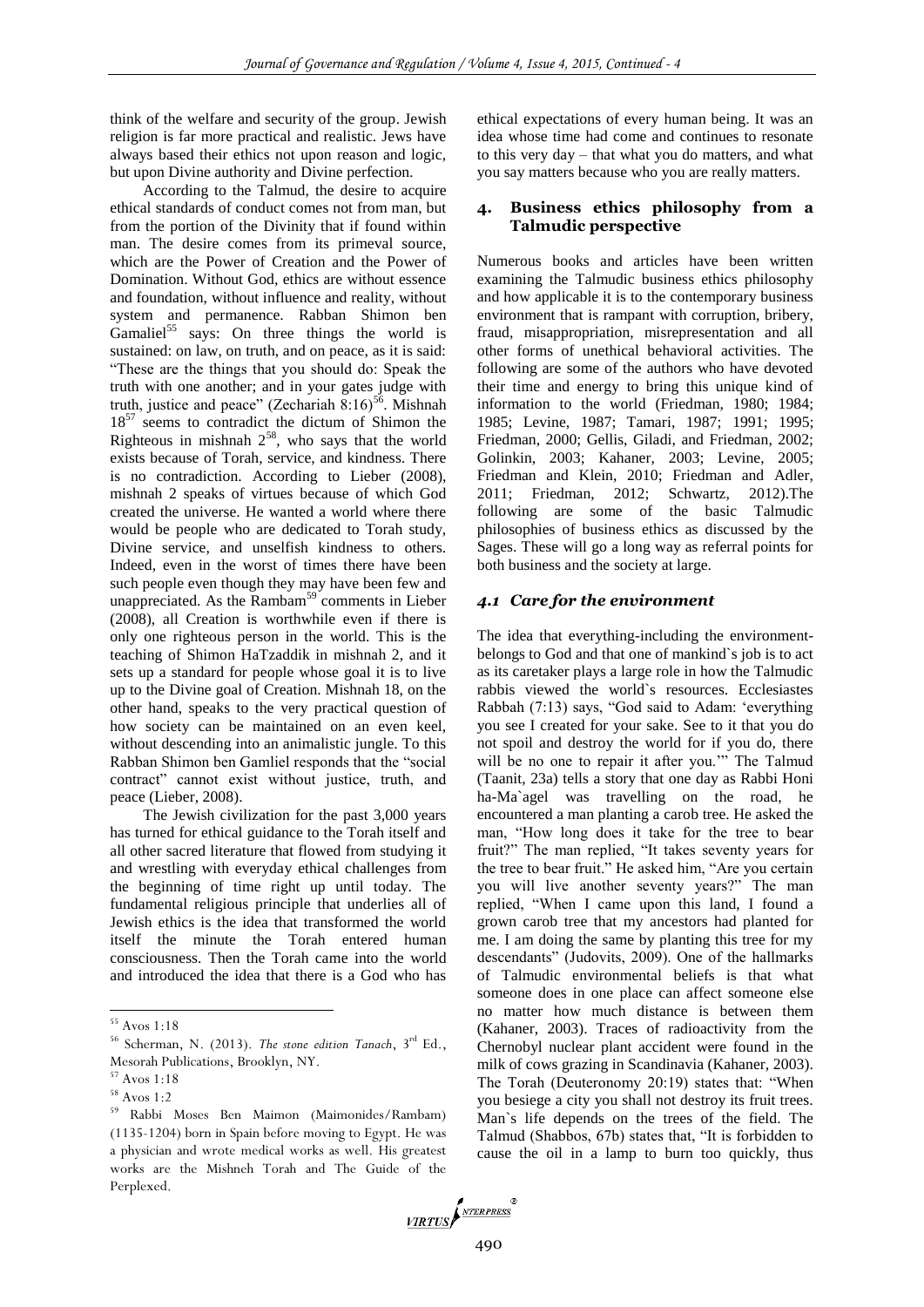wasting fuel." The Midrash (Genesis Rabbah $^{60}$ , 13:3) summarily states that, three things are of equal importance: earth, humans and rain.

# *4.2 Honesty in Business*

The Talmud (Shabbos, 31a) states that: "The first question an individual is asked in the afterlife at the final judgment is: 'Were you honest in your business dealings?'" This statement on its own demonstrates the importance of honesty in business dealings. In fact, all that the Holy One blessed be He desires, is honesty, as it states (Psalms 31:24): "The Eternal safeguards the honest." And it says (Isaiah 26:2): "Open the gates and let the righteous nation enter – they have waited trustingly" and (Psalms 101:6): "My eyes are upon the faithful of the land, that they may dwell with me; he who walks the way of perfect innocence, he shall serve me," and (Jeremiah 5:3): "Surely your eyes are toward those who are faithful." "Whoever conducts his business dealings honestly is liked by humankind and it is considered as though he observed the entire Torah" (Mechilta, Exodus 15:26). Rabbi Shimon Ben Gamliel, in Avos (1:18) states that: "The world endures on three principles: truth, justice, and peace." "One who wishes to become pious must be scrupulous in observing the laws dealing with damages and torts" (Bava Kamma, 30a).

The Talmud states that rather eat vegetables and fear no creditors than eat duck and hide (Pesachim, 114a). The rabbis made this statement several times in different ways. It calls on companies and individuals not to spend beyond their means. Once in debt, you are always fearful of creditors and the humiliation that being in debt can bring (Kahaner, 2003).

Obeying the strict letter of the law is not enough. The Talmud says that Jerusalem was destroyed, for not doing more than the law required (Bava Metzia, 30b). This idea is brought out in the story of Kamtza and Bar Kamtza, which is told in the Talmud (Gittin, 55b). The Talmud uses the term "the way of the pious" to describe the highest form of ethical behavior. A businessperson who leads his or her life according to this standard would rather sacrifice time and money before exploiting another's misfortune (Friedman, 1985).

# *4.3 Employer-Employee Relations*

l

The Talmudic sages encouraged people to be hardworking. They taught four things that have to be industriously completed: Torah study, performance of

good deeds, prayer, and performance of one's occupation (Berachos, 32b). Whenever he went to the academy, Rabbi Yehudah would carry a pitcher on his shoulders and say, "Great is labor for it honors the worker" (Nedarim, 49b). The Psalmist declares, "When you eat the labor of your hands, you are praiseworthy<sup>61</sup>, and it is well with you" (Psalms 128:2).

The Talmud exempted laborers from the Biblical obligation of standing up for elderly individuals and scholars while working (Kiddushin, 33a). The following law, discussed in the Talmud (Berachos, 16a), further demonstrates the importance of not wasting time that belongs to one's employer. Laborers were permitted to recite various prayers while on top of a tree or on the top of a scaffold. The worker was not permitted to climb down the tree since it would waste time that belonged to the employer. The employer, on the other hand, was obligated to climb down the tree in order to recite the prayers with more feeling. One is obligated to perform religious obligations at one's own expense, not at the expense of the other.

The Torah (Leviticus, 25:41) requires employers to treat slaves, that is, the lowliest employees, humanely as it says: "You shall not rule over him through rigorous labor." Furthermore, the master is not permitted to make the slave perform debasing tasks (Leviticus 25:39), and he have to provide for the slave's family (Leviticus 25:41). Degrading work, labor without purpose, or jobs with no definite time limit could demoralize a human being. Therefore these were prohibited for servants and certainly for employees (Leviticus 25:39).

The Talmud (Kiddushin, 22a) interprets the verse, "because he fares well with you," (Deuteronomy 15:16) to mean the servant must have the same living standard as the master, "[the servant] must be equal to you in food and drink; you should not eat refined bread and he eat coarse bread, you [should not] drink old wine and he drink new wine, you [should not] sleep on a mattress and he on straw." The Talmud concludes that one who procures a servant acquires a new master for himself! Many scholars have noted that the rules applying to slaves would certainly apply to employees. Thus, treating employees poorly is prohibited.

The Talmud (Berachos, 5b) tells a story that once Rabbi Huna suffered great financial loss when four hundred jars of his wine turned sour. Rav Yehuda, the brother of Rabbi Sala Hasida, and the other rabbis visited him. They said to him; "Master, you ought to examine your deeds." He asked them, "Do you find me suspect?" They answered him: "Is God to be suspected of punishing unjustly?" He declared, "If somebody has heard that I am accused

 $\rm^{60}$  Genesis Rabbah – Also called Bereshit Rabbah is the most ancient systematic aggadic midrashim in our possession. It was composed in Eretz Israel in the  $4<sup>th</sup>$  or  $5<sup>th</sup>$  centuries C.E., and its language is Galilean Aramaic. The meaning of the words "Bereshit Rabbah" is "the Great Genesis" (Hananel Mack, 1989, MOD Books, Tel-Aviv).

 $61$  Scherman (2013). Man must toil to produce results with his own two hands. Only then does God send His blessing (Tanchuma, Vyeitzei).<br>*VIRTUS*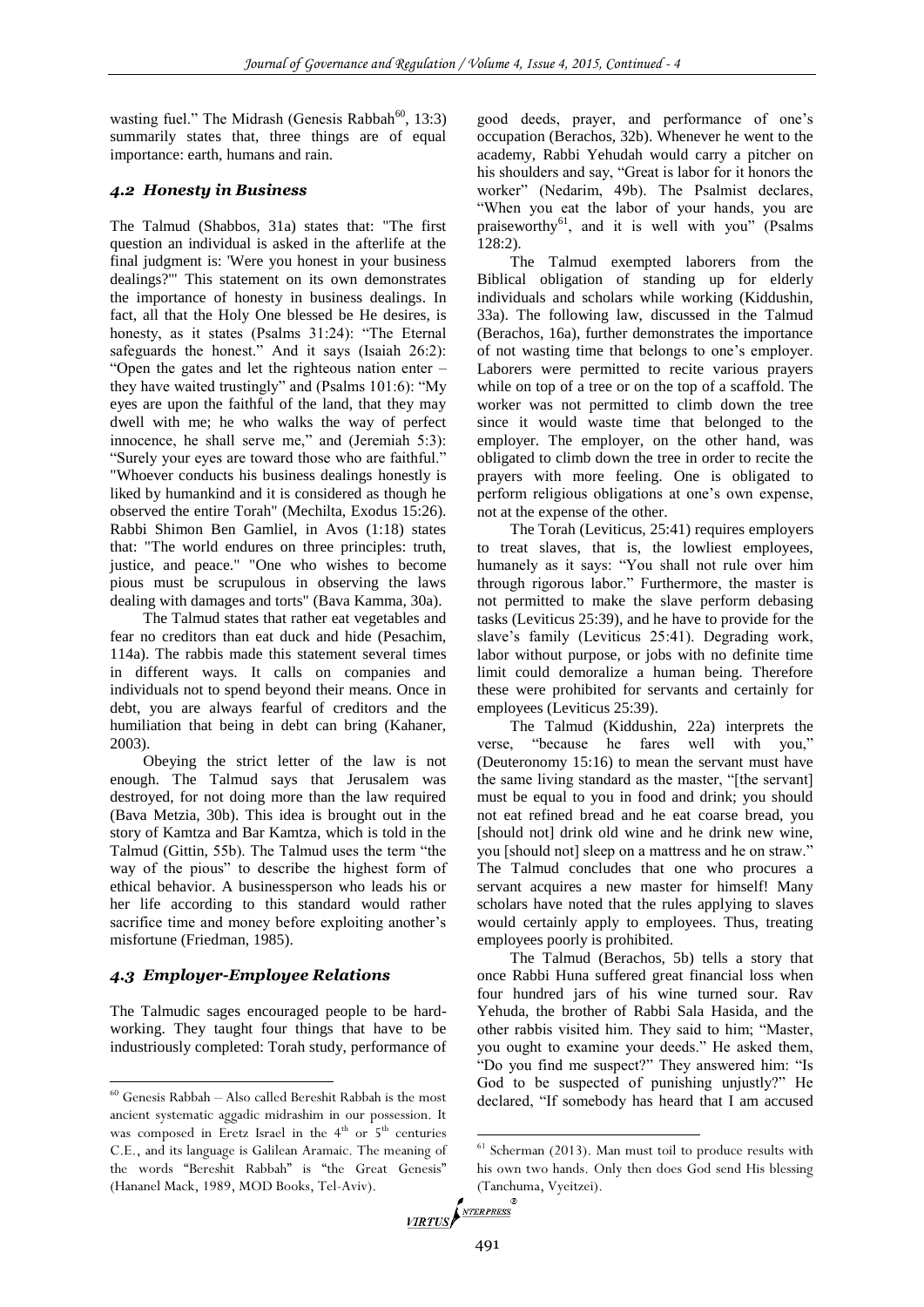of any misdeed, let him speak." They replied, "We heard that the master does not give his tenant his lawful share of vine twigs." He replied, "Does he leave me any? He steals them all." They said to him, "That is exactly what the proverb says. If you steal from a thief, a taste of his theft remains with you." He said to the rabbis: "I take upon myself to give him his share in the future." It was reported that after this visit, the vinegar became wine again. Others say that the price of vinegar increased so much that Rabbi Huna sold the vinegar for the same price as wine. The employee-employer relationship is very critical for business success as evidenced by the above classical Talmudic discussions and examples. It must be a winwin relationship.

## *4.4 Fraud and theft*

The Talmud's views towards fraud and theft go beyond those of contemporary business ethics thought. Besides acknowledging the rational and logical requirement of honest dealings within the marketplace, the Talmud looks at monetary dishonesty as a transgression against God's will. Regarding stealing, many prohibitions have been stated in reference to it in the Torah: "You shall not steal" (Exodus 20:13), "Nor may you rob" (Leviticus 19:13), "You shall not oppress" (ibid.), "Nor may any man [among you] make a false denial" (Leviticus 19:11), "Or lie against his fellowman" (ibid), "You must not cheat one another" (Leviticus 25:14), "You must not move back the border of your fellowman [`s field]" (Deuteronomy 19:14). Such activities lead to Divine retribution (Tamari, 1991).

The Talmud (Bava Basra, 88b) states, "Stealing from a human being is worse than stealing something that is consecrated [for use in the Beis HaMikdash<sup>62</sup>], for when referring to the former, [the Torah] speaks first of 'sinning' and only afterwards does it mention 'misappropriation' [while when referring to the latter it speaks first of 'misappropriation' and only then does it mention 'sinning']." Theft requires not only restitution, but repentance before God (*teshuvah*), and may result in an individual becoming ineligible as a witness (Tamari, 1991).

The Talmud (Bava Kamma, 119a) states, "Whoever steals from another, even [something] worth only a prutah, it is as if he has taken his life." [From here] one sees the severity of this sin even with regard to small amounts. The Talmud further says on this subject (Taanit 7b): "The rains are withheld only because of the sin of stealing." The Midrash (Leviticus Rabbah<sup>63</sup>, 33:3): "[In] a basket full of

l

transgressions, which sin is the most incriminating? The sin of stealing!" And it was the sin of stealing that finally condemned the generation of the Flood to such harsh punishment (Sanhedrin, 108a).

#### *4.5 Misleading others with bad advice*

The principle of *lifnei iver* (literally, "before the blind") prohibits one from giving bad advice to another person. It is based on the verse in the Torah (Leviticus 19:14): "You shall not curse the deaf, and you shall not place a stumbling block before the  $blind<sup>64</sup>$ ; you shall fear your God - I am Hashem." The original Hebrew reads, *lifnei iver lo sitten michshol*  ("before the blind do not place a stumbling block") and is often referred to, succinctly, as *lifnei iver*. The term "blind" is interpreted metaphorically as meaning someone who is unsuspecting, naïve, ignorant, or even morally blind<sup>65</sup>. Thus, one who purposely gives bad advice to another has violated this law. In fact, one who conceals his true motives for giving the advice (for example, there is a conflict of interest and the advisor stands to make a hidden profit or get a kickback from his advice) has violated the principle of *lifnei iver* (Leviticus 19:14). As the Midrash explains, the reason the verse ends with the warning about fearing God is that human beings do not know whether advice proffered to them by friends is good or bad; after all, advice is often given with an ulterior motive. Only God knows the true motive of the advice giver.

In addition, *lifnei iver* is considered to be a prohibition against helping or causing another to  $\sin^{66}$ . Thus, placing any kind of prohibited temptation in front of someone would not be allowed. For example, providing an individual with a prohibited food would be a violation of *lifnei iver,* thus according to the Talmud, Pesachim (22b). How many times do people fail in these transgressions daily as their lust for profit lures them onward? In the Torah the severity of their punishment has already been spelled out (Deuteronomy 27:18): "Cursed is he who misleads an undiscerning person."

The responsibility of an honest person is such that when someone comes to him for advice he must give him the same advice that he would himself follow, having no other end in mind, immediate or distant, than the benefit of the one who has come for the advice. And if it should happen that he sees himself as standing to lose by such advice, he should reveal this to the other party if he is able to, and if he cannot, he should excuse himself and not give any advice (Luzzatto, 2009).

.

<sup>62</sup> Temple

<sup>63</sup> Vayikra/ (Leviticus) Rabbah – is an ancient volume of aggadot which was created in Eretz Israel and was edited in the  $5<sup>th</sup>$  or the beginning of the  $6<sup>th</sup>$  century C.E. It was clearly influenced by the ancient Tannaic Midrashim (Hananel Mack, 1989, MOD Books, Tel-Aviv).

<sup>64</sup> Scherman (2013). "Before the blind." [In addition to the lateral meaning,] one may not give bad advice to an unsuspecting person (Rashi; Sifra), or cause someone to sin (Rambam).

 $65$  ibid

<sup>&</sup>lt;sup>66</sup> ibid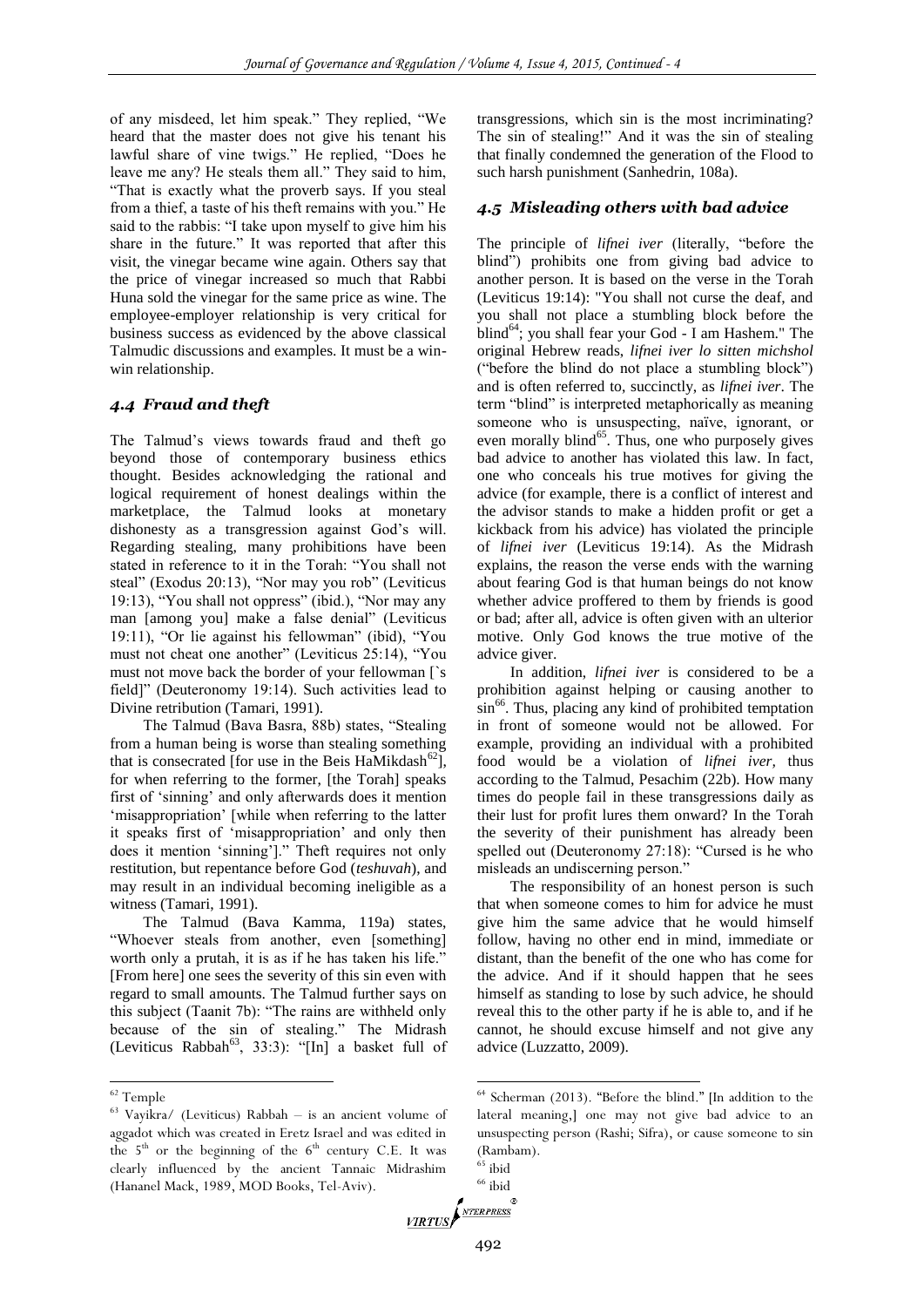#### *4.6 Bribery, outright and subtle*

The Torah is very strict about taking bribes: It states (Exodus 23: 8; Deuteronomy 16:19): "Do not accept a bribe" and (Deuteronomy 16:19): "Do not pervert judgment." The Talmud (Kethuboth, 105a) adds that the Torah prohibits a judge from taking money even in order to acquit the innocent or to declare the guilty liable. To further elaborate on this point, the Talmud (Kethuboth, 105b) tells the story of Rabbi Yishmael son of Rabbi Yosi whose sharecropper brought him a basket of a fruit (from Rabbi Yishmael's own orchard) every Friday afternoon. One day he brought the basket on Thursday. When Rabbi Yishmael asked him why he brought the fruit early, he was informed that the sharecropper wanted to use him as a judge on a case. Rabbi Yishmael recused himself and found others to try the case. Later, when Rabbi Yishmael overheard the proceedings, he kept thinking to himself of arguments the sharecropper might use to win the case. When he realized what he was doing, he cursed those who take bribes. He said that in this situation, where he did not take the gift and even if he had, it was fruit from his own orchard, yet, he was still biased and could not think clearly. All the more so, one who takes a bribe (or who even has a conflict of interest) can never be impartial.

# *4.7 Conflict of interest*

The Talmud (Bava Metzia, 38a) discusses a disagreement regarding the law in the case of a bailee who is watching someone's fruit, wine, oil, or honey and notices that it is starting to spoil. Should he sell it or is he not permitted to do anything? The Talmud maintains that he should sell it to others under the supervision of the court, but he is not permitted to buy it for himself. The reason being to avoid people to suspect that the bailee purchased it for an unfairly low price. Klainman (2000) uses this law to prove that the Jewish laws dealing with conflict of interest are not only for judges, witnesses, or public officials. These laws are also for trustees or "anyone having a fiduciary relationship with another." Also, they cause others to be suspicious of one's motives, implying a lack of transparency or oversight. One is obligated to act in a way that does not cause others to be suspicious of one's actions.

There is no question that Jewish law does not allow people or organizations to place themselves in a situation where a conflict of interest is present. The Talmud (Sanhedrin, 18b) states that neither the king nor the High Priest may be members of the court that is involved in the intercalation of the year. The Talmud felt that the conflict of interest was too great and therefore did not allow the king to participate as a member of the panel. The High Priest also had a conflict of interest. If he agreed to add another month, the following Yom Kippur would be later in the year when it is colder in Israel. This would result in a great

deal of discomfort for him, either because of the five ritual baths he took on Yom Kippur and/or because the floor would be very cold and he performed the service barefoot. When it comes to conflicts of interest, no one is to be trusted (Friedman and Friedman, 2009).

#### *4.8 Honest weights and measures*

The Torah is very concerned with honest weights and measures. The Torah states (Leviticus 19: 35-36): "You shall not commit a perversion in justice $^{67}$ , in measures of length, weight, or volume. You shall have correct scales, correct weights, correct dry measures, and correct liquid measures – I am Hashem, your God, Who brought you forth from the land of Egypt." One is not permitted to own an inaccurate weight or measure (Deuteronomy 25: 13- 16): "You shall not have in your pouch a weight and a weight – a large one and a small one. You shall not have in your house a measure and a measure  $-$  a large one and a small one. A perfect and honest weight shall you have, a perfect and honest measure shall you have, so that your days shall be lengthened on the Land that Hashem, your God, gives you. For an abomination of Hashem, your God, are all who do this, all who act corruptly" (Bava Metzia, 61b). This is why shopkeepers were instructed to wipe their weights once a week and clean their scales after every weighing (Bava Basra, 88a).

The Talmud further states that, "The punishment for measurements is [even] more severe than the punishment for promiscuity…." The Talmud is so concerned with honest measures that the sages even prohibit vendors of liquids from pouring a liquid rapidly from a great height. Since foam is generated, the consumer ends up with less liquid. In addition, market commissioners were appointed to oversee businesses using weights and measures (Bava Basra, 89a). For example, the strict Jewish attitude towards maintaining accurate weights and measures counters society's lenient view with respect to "shortchanging" clients and "cutting corners." One major form of theft or monetary exploitation regarded by Jewish law is "overcharging."

There are three degrees of overcharging. If the discrepancy between the sale price and the market value is less than one sixth of the market value, no legal action is possible. It is assumed that the buyer and seller waive their legal rights as the social costs of cancelled sales would outweigh any benefits (Tamari, 1991). If the discrepancy between the sale price and the market value is exactly one sixth, the buyer may make a claim for the price differential. If the sales price differs from the market value by more than one sixth, the sale may be invalidated. If the

 $67$  Scherman (2013). Ch.19:35-36. A businessman who falsifies weights and measures is likened to a judge who perverts judgment.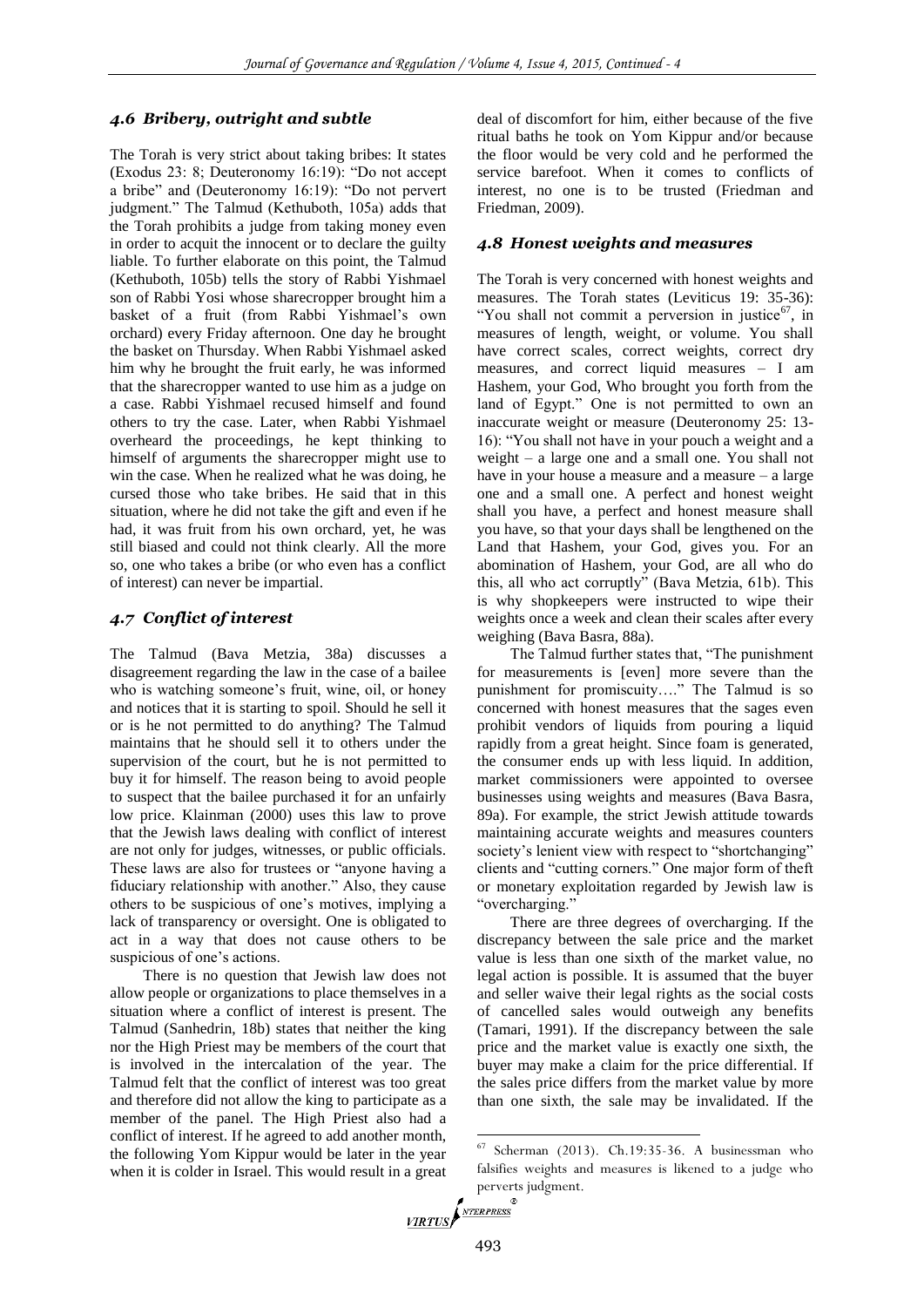seller makes it clear that there is an overcharge, and no form of oppression exists, then no claim for "overcharging" can be made. This form of legal protection is designed to prevent the exploitation of a party who may be weaker, ignorant, misled, or otherwise disadvantaged (Tamari, 1991). The issue still arises whether one is entitled to charge more than the market value up to the one-sixth level. The Talmud suggests that the moral activity would be charging no more than the market price, despite being technically allowed by the law.

# *4.9 Transparency*

The Torah (Numbers 32:22) states that, "And you shall be innocent before God and Israel." This verse is used by the Talmud (Yoma, 38a) to derive the principle that it is not enough for one to know that that one`s actions are proper in God`s eyes. One must also act in such a way as not to engender suspicion on the part of human beings. Conflicts of interest, of course, cause people to be suspicious of one's actions and this is not permitted. Demonstrating the importance of keeping honest records, the Torah (Exodus, 38:21-31) enumerates the amount of gold, silver, and copper used in the construction of the Tabernacle. Moreover, the Torah (Exodus, 38:21) informs us who was ultimately responsible for guaranteeing that accurate records were kept: "These are the accounts of the Tabernacle, the Tabernacle of the Testimony, as they were calculated according to the commandment of Moses…" Moses wanted to show everyone that he was acting in such a way so that no one would be suspicious of him and to make evident to the Israelites that no precious metals were diverted for anyone's personal use. Thus, he commanded others to audit the books.

The Sidrah begins with a detailed listing of the amounts of gold, silver and copper that was contributed for the construction of the Tabernacle. Despite the fact that metals were deposited with Moses and were under the supervision of Bezalel – people whose greatness and integrity were indisputable, known to the people, and attested to by God – Moses would not rely on assumptions. Leaders must be beyond reproach and must keep accounts of the funds that pass through their hands. Today we would refer to this as transparent accounting records. Moses gave a complete reckoning to the Jewish people of what their donations had been used for. Financial transparency is essential for all organizations and especially those that are supported by the community.

The Talmud (Pesachim, 13a) states that the overseers in charge of the soup in the kitchen were not allowed to purchase surplus food when there were no poor people for whom to distribute it. Surpluses were only allowed to be sold to others so as not to arouse suspicion that the charity overseers were profiting from public funds. The Talmud (Yoma, 38)

relates how the family of Garmu, that made the showbread for the Temple, was especially careful to be above suspicion. Their children were never seen with fine bread. Brides from the family of Abtimas never wore perfume since this family made the incense for the Temple.

## *4.10 Not discriminating against the stranger*

One type of poor person that is mentioned numerous times in the Torah is the stranger. According to one opinion in the Talmud (Bava Metzia, 59b), the precept of treating the stranger properly is mentioned thirty-six different times in the Torah. For instance, Leviticus (25:35) states: "You shall strengthen him, whether he is a stranger or a native, so that he can live with you." In addition, the Torah prohibits one from wronging or oppressing the stranger (Exodus 22:20; 23:9). Moreover, the Torah obligates one to love the stranger (Leviticus 19:34; Deuteronomy 10:19). This concept of caring for the stranger is mentioned seemingly endless times in Scriptures (also in the Prophets-Jeremiah 22:3; Zechariah 7:10) because there is a natural tendency to take advantage of those who are different, whether of a different nationality, different background, or different race. Employers have a special obligation to "strengthen" those who are of different backgrounds by providing them with meaningful work.

## *4.11 Paying Wages and Rents on Time*

The Torah (Leviticus 19:13) states: "You shall not cheat your fellow and you shall not rob; a worker`s wage shall not remain with you overnight until morning<sup>68</sup>." Employers must pay employees on time. Withholding payment due to workers is a violation of the Torah law. The Talmud (Bava Metzia, 112a) says that, "Whoever withholds an employee`s wages, it is as if he has taken the person`s life from him." The Talmud (Bava Metzia, 111b) extends this law to all kinds of payments owed, including various types of rental fees. Firms that are late in paying their landlords or suppliers violate this law. The importance of paying workers on time can be seen from the following episode related in the Talmud (Bava Metzia, 83a). Some porters hired by Rabba Ben Huna were negligent and broke his cask of wine. Not only did Rabba not get restitution, but Rab, the judge, required that Rabba pay the workers. Rab felt that since the porters were quite poor, one must sometimes go beyond the strict letter of the law. Rab, somewhat cryptically, quoted a passage from Proverbs to demonstrate that an ethical person

```
(Rashi; Sifra).<br>VIRTUS
```
<sup>68</sup> Scherman (2013). Ch.19:13 If a worker was hired by the day, his employer has until morning to pay him; if he was hired for the night, he must be paid by the next evening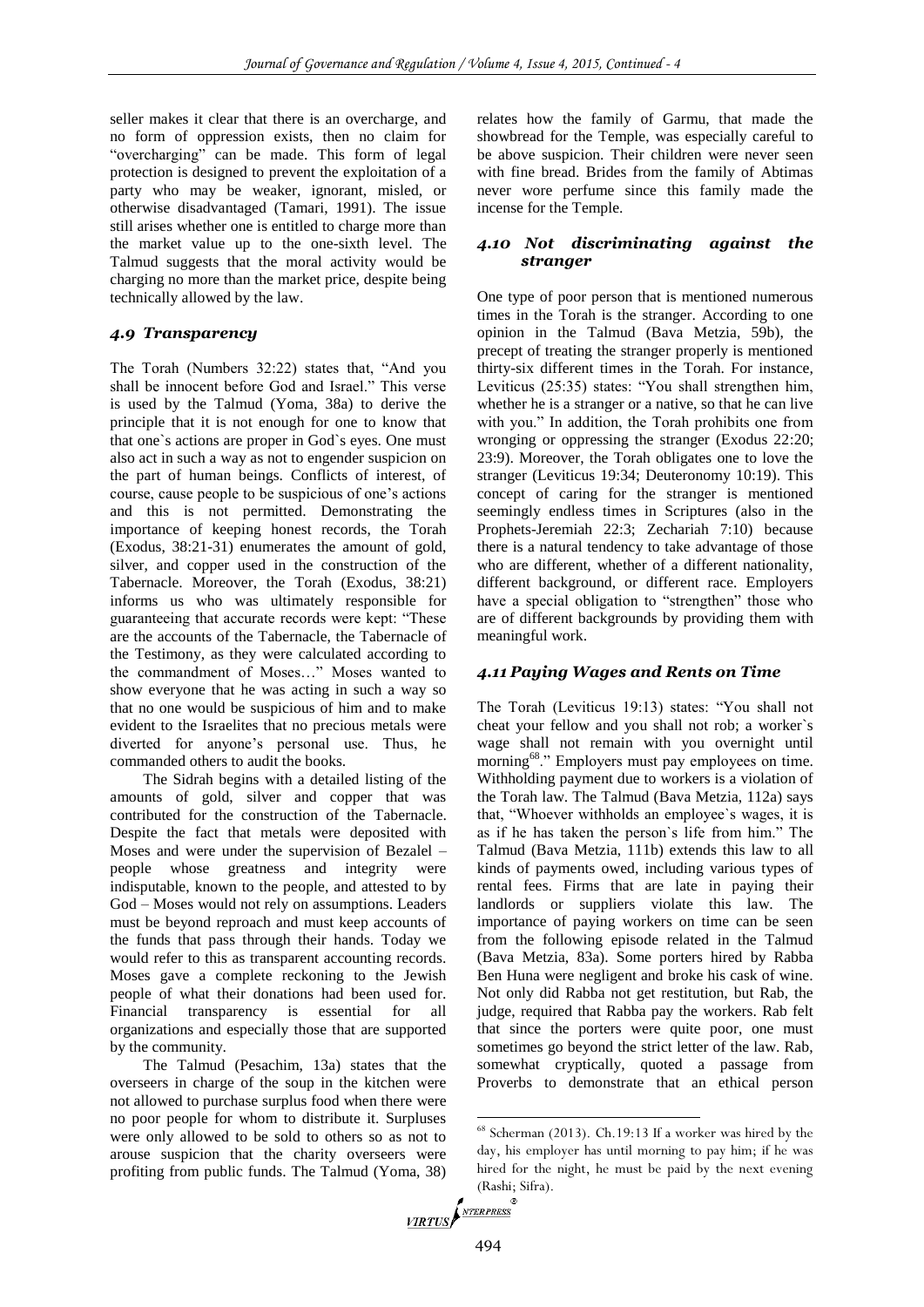sometimes must do that which may not be necessary on purely legal grounds. The verse in Proverbs (2:20) says: "That you may go in the way of the good and keep the ways of the righteous."

In our own time, Aaron Feuerstein, President (owner) of Malden Mills, displayed an unusually high level of ethics after his textile company burned down on December 11, 1995. This was so unusual that President Clinton was moved to invite him to sit with his wife Hillary and daughter Chelsea during the State of the Union address the following month (Kahaner, 2003). Feuerstein could have taken the insurance money and not rebuilt his company. Not only did he choose to rebuild (primarily in order to save the jobs of 3000 employees), but he paid his idled workers for three months and took care of their health-care benefits for six months. The total cost of his generosity was about USD10 million. Apparently, Mr. Feuerstein chose to "keep the ways of the righteous."

## *4.12 Fringe benefits for employees*

The Torah requires the master to give his or her slave a severance gift. The Torah (Deuteronomy 15:13-14) states: "Do not send him away empty-handed. You shall give him a severance gift from your flocks, from your threshing floor, and from your wine cellar; as Hashem, your God, has blessed you, so shall you give him." An ethical employer should realize that if the Torah demands that a slave be given a severance bonus after six years of labor, it is certainly appropriate for employers to reward loyal workers who have been with a firm for many years. The Torah gives a field worker the right to eat the produce he cultivates.

The Torah (Deuteronomy 23:25-26) states: "When you come [as a worker] into your neighbor's vineyard, you may eat as many grapes as is your desire, to your fill, but you may not put any into a receptacle. When you come into your neighbor's standing corn, you may pluck ears with your hand, but you should not lift a sickle on your neighbor's standing corn." Grape-pickers, for example, can eat some of the grapes they are harvesting, but they are not allowed to place them into a vessel (to take home with them). These laws ensure that a field worker has a right to eat the crop he or she is working on while harvesting. However, they also protect the field owner from a rapacious worker who will take too much. Surely, an ethical employer, especially one in the food business, should allow workers to take a reasonable amount of food for them. Interestingly, many hotels allow employees to get all their meals free while working, but do not allow them to pack up food to bring home.

The Talmud recounts the story of the son of Rabbi Yochanan Ben Mattia, who once hired workers and agreed to supply them with food, without specifying the quantity or type of food. When his father heard about this, he said: "My son, even if you would prepare for them a banquet as majestic as Solomon when in his grandeur, you would not fulfill your undertaking" (Bava Metzia, 83a). Rabbi Yochanan believed that a simple meal would not be sufficient to satisfy one's obligation, since laborers had to be treated with great honor and respect. Providing the workers with bread and water for their meal would be as unacceptable as feeding one's own family such a meal.

# *4.13 Honesty in negotiations*

The negotiation between Ephron and Abraham over the Cave of Machpelah provides interesting insights into proper and improper ways to negotiate (Genesis 23). Abraham's wife Sarah died, and Abraham needed a place to bury her. Abraham was desperate for a burial plot. Ephron, knowing this, realized that he could overcharge Abraham and probably still get his asking price. Ephron, however, was also interested in posturing before his countrymen and looking generous. He said to Abraham, "No, my lord, listen to me! I have already given the field to you, and as for the cave that is in it, I have given it to you; in the sight of my countrymen, I have given it to you. Bury your dead" (Genesis 23:11). Abraham certainly had the opportunity of saying to Ephron, "Thank you very much for this nice gift." Abraham probably suspected that Ephron was offering the land only because his countrymen were watching and was not sincere in his offer. Abraham replied, "If only you would listen to me! I am giving you the money for the field.…" Ephron said, "My lord, hear me! Land worth four hundred silver shekels, between me and you, what is it? Bury your dead" (Genesis 23:15). Ephron, still pretending that he wanted to give away the land, slyly mentioned its value. Abraham understood what Ephron really wanted and ended up paying him the grossly outrageous sum of four hundred silver shekels (Jeremiah paid seventeen shekels (Jeremiah 32:9) for property that was better, and probably larger, than the Cave of Machpelah).

The Torah could simply have stated that Abraham paid Ephron four hundred silver shekels for the Cave of Machpelah and left it at that. One reason this chapter is in the Torah is possibly to instruct us in the proper way to negotiate. Abraham did not want to take advantage of Ephron, knowing very well that Ephron was simply posturing. Abraham desired to pay a fair price. Ephron's behavior, on the other hand, was reprehensible. Knowing that he had the upper hand, Ephron proceeded to ask for an outrageous sum. From Ephron's conduct, the Talmud (Bava Metzia, 87a) derives the principle that "wicked people promise much and do not even do a little." They would offer to anoint with oil from an empty flask.

Negotiations are quite common in business. In particular, there are employer-employee and buyer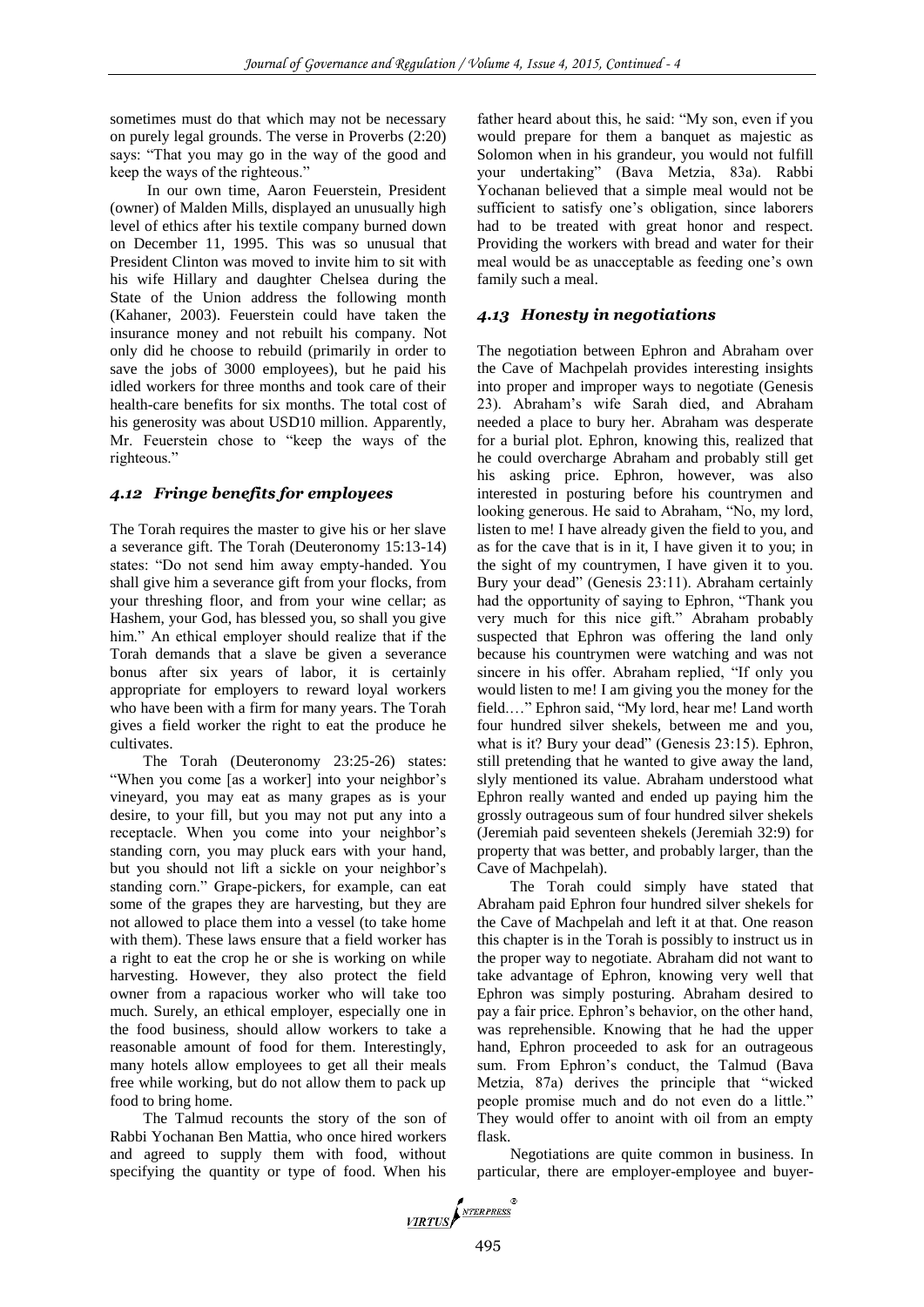seller negotiations. The story of Abraham and Ephron demonstrates the importance of being honest. Ephron comes across as a sleazy character because he promised much and then ended up overcharging for his property. Ephron was more concerned with grandstanding than with being honest and straightforward.

The Talmud discusses various standards of conduct that affect negotiation techniques. For instance, the Talmud prohibits asking a dealer the price of an item if an individual has absolutely no intention of buying the item (Bava Metzia, 58b). Asking a merchant a price when one has no intention of buying, causes the merchant to have a false expectation of a sale. The Talmud considers this to be deceptive. Furthermore, the merchant is upset when the inquiry does not result in a sale. Only an individual who has some interest in purchasing a product has the right to inquire about a price.

The Talmud states that an individual who "jumps in" while another person is involved in negotiations and snatches the property away from the latter party is wicked. The Talmud tells the story of a sage who abandoned a field he had just purchased after discovering that someone else had been negotiating for it prior to the purchase (Kiddushin, 59a). A decent person (or organization) does not intrude when others are in the midst of negotiations. Legally, of course, one cannot prevent another from interloping. The Talmud, however, frowns on such behavior. This rule also applies to an individual who "steals" a job from another person who is in the middle of negotiations with a prospective employer. It may be legally binding, but it is certainly immoral by Talmudic standards.

## *4.14 Honesty in selling*

Talmudic law requires that the seller inform the buyer of any hidden defects in the merchandise. Sales made under false pretenses, for example, by hiding a product defect, would be null and void. Two classic cases are discussed in the Talmud. One case involves an individual who sells fruit without specifying whether the fruit is to be used for eating or seed. The buyer, who purchases the fruit for its seeds, plants the seeds and then finds out that the seeds are sterile. The seller's argument was that he sold the fruit for eating and not for the seeds. The other classic case involves an individual who buys an ox and then finds out that the ox is a gorer and thus unsuitable for plowing. The seller claims that he sold it for meat. The above cases are situations in which the seller distributes both types of products, for example, oxen for plowing and oxen for meat. If, however, a seller only sells one type of product and clearly is trying to deceive a blameless customer, there is no question that this is a violation of the biblical law.

One is not permitted to deceive others under any circumstances. The Talmud prohibits various kinds of deceptions in selling, including the following: painting animals or utensils to fool prospective buyers into thinking they are younger or newer; or deceiving potential customers by placing the better quality merchandise on top of the bin (and the lower quality merchandise on the bottom) to make it appear that the merchandise is of uniformly high quality throughout. The law against deception is relevant even in marriage, that is, one party can claim *mekach taos* (transaction under mistaken assumption) if the other party has a hidden defect. The discovery of a bodily defect in a spouse can annul a marriage; this kind of marriage is voidable. Evidently, the Talmud considers any type of deception or dishonesty to fall under the biblical prohibition against stealing, denying falsely, or lying.

The Talmud states that there is a clear distinction between fraudulent and legitimate business practices: Whatever one does to show the buyer the true value and beauty of an item is a fair and honest effort. However, whatever [is done] to conceal its defects is fraudulent and prohibited. This according to the Talmud is a fundamental rule in the workings of business ethics (Luzzatto, 2009).

# *4.15 Providing an honest day's work*

The rule of thumb is that whatever the work may be, one who has been hired to do a day`s work is regarded as having sold all his hours to his employer for that day, as the Talmud (Bava Metzia, 56b) says: "One who hires himself out for a day`s work sells himself for that day." Therefore, whatever one takes [from those hours] to benefit himself, in whatever manner, is pure thievery, and if [his employer is not prepared] to overlook this he is not absolved of guilt, as the Talmud (Yoma, 85b) adds that: "A man`s sins against his neighbor are not atoned for on Yom Kippur until he placates his neighbor. Employees are required to work to the best of their abilities and not waste time. Incidentally, companies that are hired on a cost-plus basis as contractors have the same obligation of working to the best of their abilities and not wasting time and money belonging to others. Homiletically, one sees this principle in the following biblical passages. Ya`akov Avinu (Jacob) ran away from his parents' home in Israel to another country because his brother Esav wanted to kill him. When he arrived in Haran, he noticed some shepherds idling around the well. He said to the shepherds, "Look, the day is still long; it is not yet time to bring in the cattle. Water the sheep and go on grazing" (Genesis 29:7). A stranger in a foreign land does not usually question the work habits of others. This can be quite risky, especially with the wrong kind of people.

Apparently, Ya`akov Avinu was surprised that these shepherds appeared not to be doing an honest day's work. Many years later, Ya`akov Avinu described the kind of work he himself had performed for Laban. Ya`akov Avinu told his wives, "You know

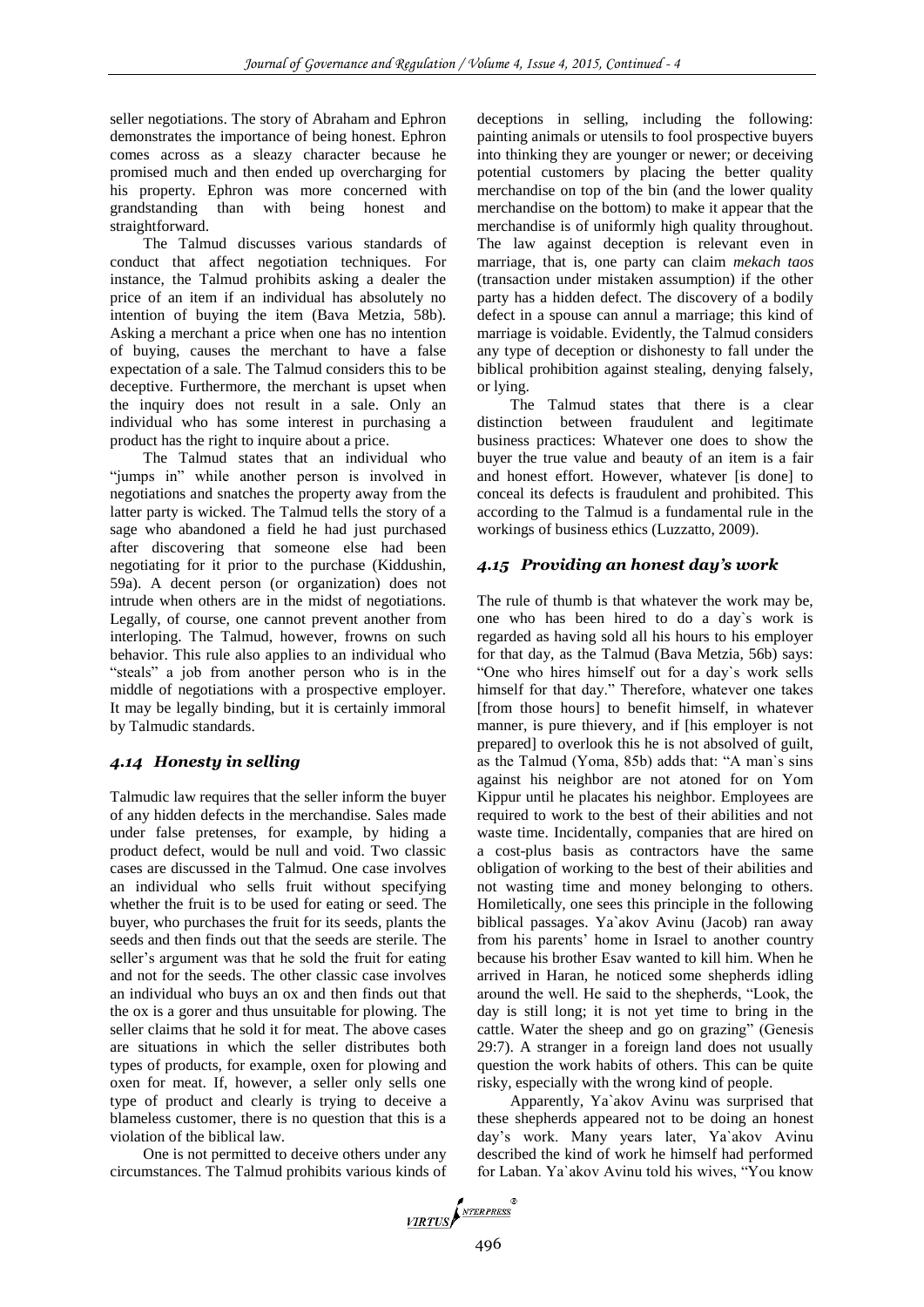that I have served your father with all my strength" (Genesis 31:6). Ya`akov Avinu also described to Laban the kind of work he did for him: "These twenty years that I have been with you, your ewes and your she-goats have not miscarried their young, and I have not eaten the rams of your flocks. That which was torn of beasts I did not bring to you; I bore the loss of it.... "In the daytime I was consumed by drought and in the evening by frost, and my eyes were deprived of sleep" (Genesis  $31:38-41$ ). So what will they say – those who are busy with their own pleasures while they are supposed to be at work attending to their jobs, or who are occupied with enriching their pockets [at their employers` expense]?! Evidently, Ya`akov Avinu worked to the best of his abilities for Laban this, despite the fact that Laban had deceived him by substituting Leah for Rachel at the wedding, thus requiring that Ya`akov Avinu work an additional seven years. Ya`akov Avinu believed that an employee should work as hard as possible and do an honest day's work.

The Talmud relates that Abba Chilkiyah was so meticulous about not wasting his employer's time that he ignored and did not even greet two scholars sent by the rabbis to ask him to pray for rain. The two scholars then later asked Abba Chilkiyah about the mysterious behavior to which Abba Chilkiyah answered, "Because I was a paid laborer; I could not steal my employer`s time to greet you" (Taanit, 23ab).

#### *4.16 Kiddush Hashem and chillul Hashem*

These two principles apply not only to business ethics but to all of our relations with our neighbors. The two are called kiddush Hashem, or the sanctification of God's name, and chillul Hashem or the desecration of God's name. They stem from a verse in Leviticus (22:32): "You shall not desecrate My holy name, that I may be sanctified in the midst of the people of Israel - I am the Lord who sanctifies you." This verse means that any good or holy act that a person does, sanctifies God's name in the eyes of people while any bad or profane act that a person does, desecrates God's name in the eyes of the public. A Jew`s primary privilege and responsibility is to sanctify God`s Name through his behavior, so that people say of him, "Fortunate are the parents and teachers who raised a person." Conversely, there is no greater degradation for a Jew than to act in a way that will make people say the opposite (Yoma, 86a).

As we learn in the classic Talmudic story about Shimon ben Shetah (Yerushalmi Bava Basra, 2:5): Shimon Ben Shetah was in the flax trade. His students said to him: 'retire from the flax trade and we will buy you a donkey and you will not have to work so hard.' They bought a donkey for him from a non-Jewish trader. As it turned out, a precious gem was hanging from its neck. They came to him and said:

'from now on you will not have to work anymore!' He replied: 'why not?' They explained: 'we bought you a donkey from a non-Jewish trader and we found a precious gem hanging from its neck'. Shimon said: 'And did its master know?' They replied: 'no'. He said: 'go and return it. Do you think I am a barbarian?! I want to hear the non-Jew say "blessed be the God of the Jews" more than I want all the material rewards of this world!' This taught us that we should always have the Lord in our thoughts. If we are able to think of business when we are praying, we should be able to think of praying when we are doing business.

# *4.17 Responsibility for damages*

According to Kahaner (2003), the biblical phrase "an eye for an eye" does not have anything to do with punishment for knocking out someone`s eye, and it is not an endorsement of the death penalty. It means that we are responsible for everything that we do. If we break something, we are expected to fix it, replace it, pay for it, or otherwise make restitution. The corollary he said is that we are also obligated to prevent damage to or the destruction of anything unnecessarily. This includes anything that happens as a result of our action or our inaction. This prohibition refers not only to material things but to intangibles such as another person`s self-esteem or reputation.

## **5. Conclusion**

In conclusion, the Talmud is without doubt the most prominent text of rabbinic Judaism's traditional literature. The Talmud has created a broad ethical world from which the Jew has drawn his universal conception of morality and responsibility. The Talmud is therefore a guide for every person who honestly seeks to unite with God and man, with the love of God as well as with the love of man. In his book, *The Complete Idiot`s Guide to the Talmud*, Rabbi Aaron Parry says that when, shortly before his death, Albert Einstein was asked what he would do differently if he could live his life again, he replied without hesitation: "I would study the Talmud." Many people, Jews and Non-Jews have resorted to study the Talmud which is a significant part of our very life and an efflorescence which has substantially helped to mold and form our very essence.

## **References**

- 1. Brackman, L. and Jaffe, S. (2008). Jewish wisdom for business success: Lessons from the Torah and other ancient texts, AMACOM, Broadway, N.Y.
- 2. De George, R. T. (2006). Business ethics (6th Ed.). Upper Saddle River, NJ: Pearson.
- 3. Friedman, H. H. (1980). "Talmudic business ethics: An historical perspective," Akron Business and Economic Review, Vol. 11, pp. 45-49.